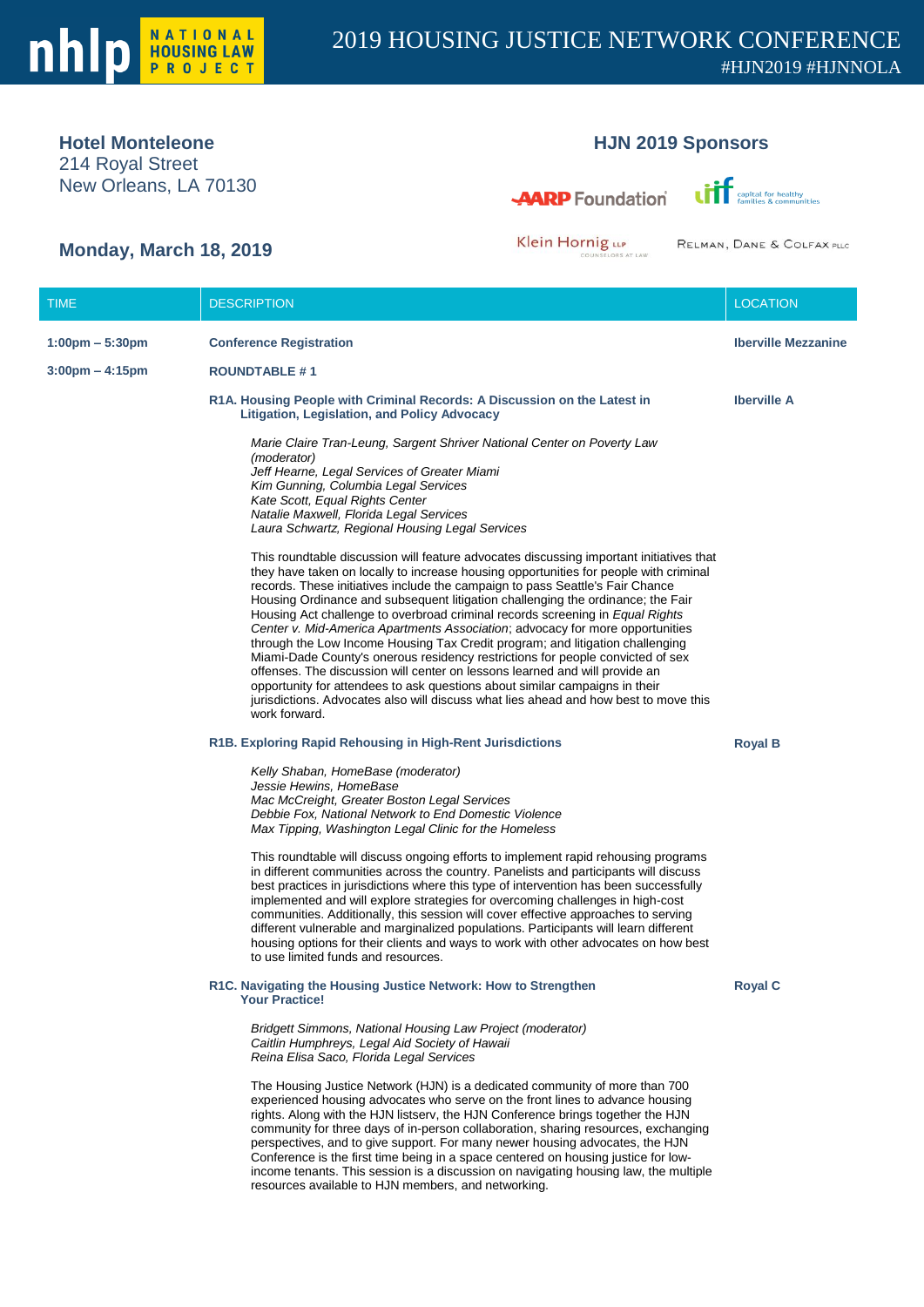#### **R1D. Medical-Legal Partnerships: Prioritizing Health in Housing**

*Abby Khodayari, Bay Area Legal Aid (moderator) Jia Min Cheng, Bay Area Legal Aid Karen Cohn, San Francisco Department of Public Health Alan Siegel, Contra Costa Health Services – West County Health Center Sara Levin, Public Health Clinical Services*

Medical-Legal Partnerships between legal aid organizations and healthcare providers have enabled both sides to create better health outcomes for patients/clients. The partnerships give healthcare providers tools and resources to address the health-harming legal needs of their patients, as well as provide warm hand-offs to legal aid attorneys who can help with housing issues such as habitability and disability accommodations. Additionally, the partnerships reach populations that may not know that free legal help is available and can address problems before they become emergencies. This roundtable will explore how to form a medical-legal partnership, practical challenges such as funding, and how to resolve housing issues using a health lens.

#### **4:30pm – 5:30pm ROUNDTABLE #2**

#### **R2A. A Q&A with HUD's Moving To Work Program Director, Marianne Nazzaro**

**Royal C**

*Elayne Weiss, National Low Income Housing Coalition Marianne Nazzaro, HUD*

HUD's Moving To Work (MTW) Demonstration Program grants broad waivers to select housing authorities, enabling them to adopt specialized local policies in implementing their voucher and public housing programs. Currently limited to 39 participating jurisdictions, HUD is in the process of expanding the MTW demonstration to an additional 100 or more public housing agencies. Most recently, HUD published an operations notice for the expansion that would provide participating housing authorities with broad waiver authority to impose rent increases, time limits, and work requirements. This workshop will provide attendees with an opportunity to ask HUD's MTW Director questions about the program's ongoing implementation at the original 39 agencies as well as plans for the expansion and program evaluation.

#### **R2B. How to Work with Your Tax Credit Allocation Agency**

*Mark Schwartz, Regional Housing Legal Services (moderator) Stockton Williams, National Council of State Housing Agencies Brian Hudson, Pennsylvania Housing Finance Agency*

The Low Income Housing Tax Credit (LIHTC) is the primary federal resource for attracting private investment into the development and preservation of affordable rental housing. LIHTC is jointly administered by the IRS and State Tax Credit Allocation Agencies (Allocating Agencies), of which there are 53. The relationship between Housing Justice Network members and the local Allocating Agencies varies significantly by state. The ability of HJN members to make progress on LIHTC matters, without litigation, is frequently dependent on the relationship that they have, or don't have, with their State Allocating Agencies. The National Council of State Housing Agencies (NCSHA) is the "trade group" for the Allocating Agencies. It frequently publishes reports concerning LIHTC, lobbies in DC concerning LIHTC, communicates with the IRS concerning the need for direction, conducts training for its members, and adopts LIHTC best practices, which it encourages Allocating Agencies to follow. In the past year, Stockton Williams has become the new chief staff person for NCSHA. This presents the Housing Justice Network and its members with a new opportunity to build a more productive relationship with NCSHA and its member Allocating Agencies.

#### **R2C. Energy and Utilities**

*James Grow, National Housing Law Project (moderator) Kate Walz, Sargent Shriver National Center on Poverty Law Lisa Sitkin, National Housing Law Project*

This roundtable will discuss utility cost burdens, utility allowances, and the impact of energy efficiency initiatives on low-income tenants in federally assisted housing as well as in the private market. Attendees will come away with a better understanding of the challenges tenants face with respect to utility costs, the opportunities and risks posed by energy efficiency projects in multifamily rental housing, and the advocacy and policy tools available to address these issues.

#### **Royal B**

**Royal D**

### 2

**Royal D**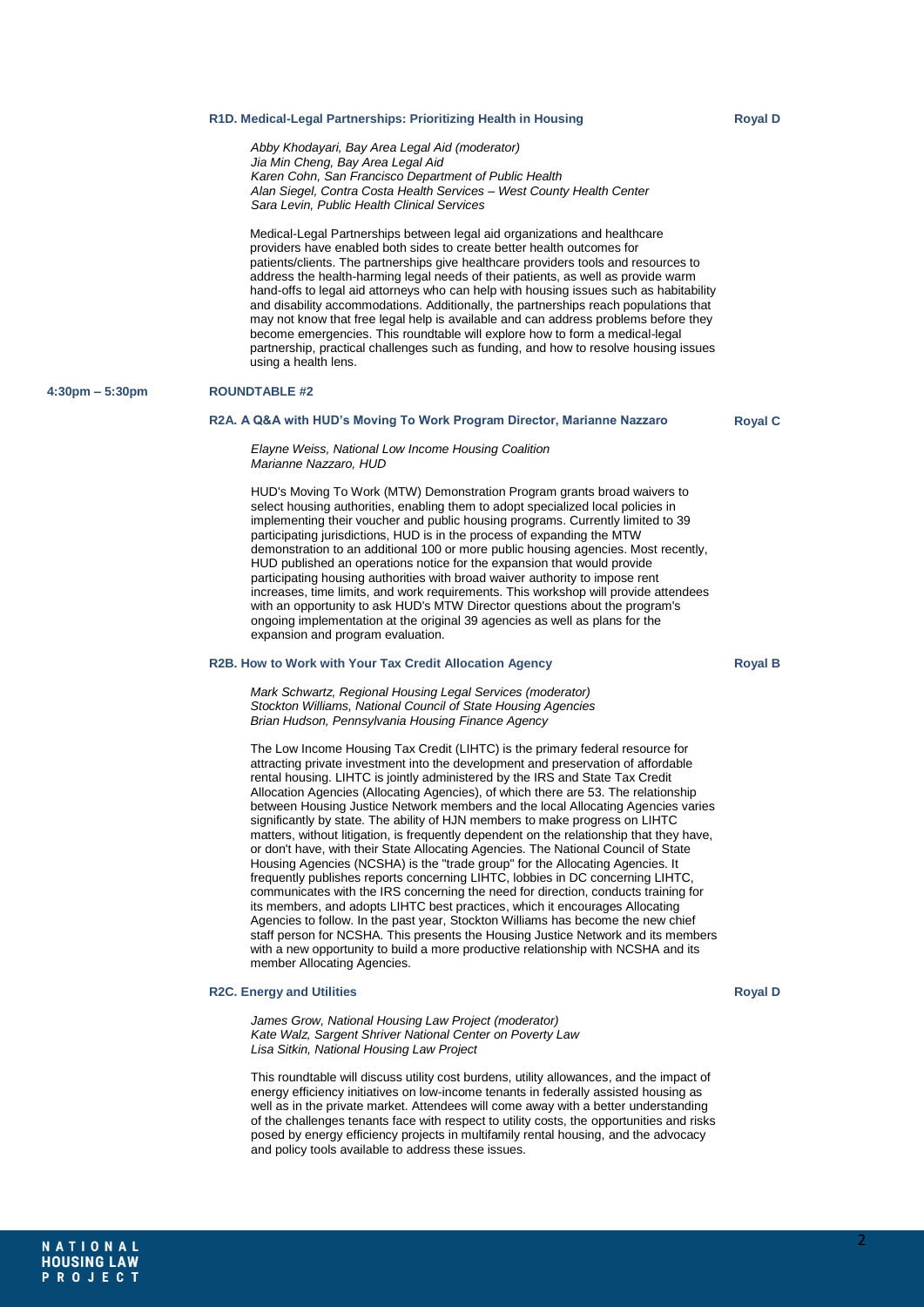|                    | R2D. State Fair Housing Regulatory Options: Moving the Battle to<br>the State Level                                                                                                                                                                                                                                                                                                                                                                                                          |
|--------------------|----------------------------------------------------------------------------------------------------------------------------------------------------------------------------------------------------------------------------------------------------------------------------------------------------------------------------------------------------------------------------------------------------------------------------------------------------------------------------------------------|
|                    | Renee Williams, National Housing Law Project (moderator)<br>Dara Schur, Disability Rights California<br>Judith Liben. Massachusetts Law Reform Institute                                                                                                                                                                                                                                                                                                                                     |
|                    | In the face of federal cutbacks, advocates in many states are turning their attention<br>to state and local efforts to preserve and expand fair housing or address other<br>issues. Presenters will provide a brief overview of three innovative state/local<br>responses in California and Massachusetts to federal fair housing policy<br>developments, followed by a discussion of what options may be of interest to<br>participants and what local options are being pursued elsewhere. |
| 6:00 <sub>pm</sub> | Lagniappe Happy Hour - Tiki Tolteca<br>301 N. Peters Street, 2 <sup>nd</sup> Floor, New Orleans, LA 70130                                                                                                                                                                                                                                                                                                                                                                                    |
|                    |                                                                                                                                                                                                                                                                                                                                                                                                                                                                                              |

# **AGENDA Tuesday, March 19, 2019**

| <b>TIME</b>         | <b>DESCRIPTION</b>                                                                                                                                                                                                                                                                                                                                                                                                                                                                                                                                                                                                                                                                                                                                                                                                                                                                                                                                                                                                                                                                                                                                                                                                                                                                                                                                                                                                                           | <b>LOCATION</b>                       |
|---------------------|----------------------------------------------------------------------------------------------------------------------------------------------------------------------------------------------------------------------------------------------------------------------------------------------------------------------------------------------------------------------------------------------------------------------------------------------------------------------------------------------------------------------------------------------------------------------------------------------------------------------------------------------------------------------------------------------------------------------------------------------------------------------------------------------------------------------------------------------------------------------------------------------------------------------------------------------------------------------------------------------------------------------------------------------------------------------------------------------------------------------------------------------------------------------------------------------------------------------------------------------------------------------------------------------------------------------------------------------------------------------------------------------------------------------------------------------|---------------------------------------|
| $7:30am - 5:35pm$   | <b>Conference Registration</b>                                                                                                                                                                                                                                                                                                                                                                                                                                                                                                                                                                                                                                                                                                                                                                                                                                                                                                                                                                                                                                                                                                                                                                                                                                                                                                                                                                                                               | <b>Queen Anne</b><br><b>Mezzanine</b> |
| $8:00am - 9:00am$   | <b>Buffet Breakfast</b>                                                                                                                                                                                                                                                                                                                                                                                                                                                                                                                                                                                                                                                                                                                                                                                                                                                                                                                                                                                                                                                                                                                                                                                                                                                                                                                                                                                                                      | Queen Anne<br><b>Ballroom</b>         |
| $8:30am - 9:10am$   | Welcome   Presentation of the Housing Justice Award                                                                                                                                                                                                                                                                                                                                                                                                                                                                                                                                                                                                                                                                                                                                                                                                                                                                                                                                                                                                                                                                                                                                                                                                                                                                                                                                                                                          | Queen Anne<br><b>Ballroom</b>         |
| $9:10am - 10:30am$  | <b>Plenary: Eviction Data in Advocacy</b><br>Shana M. Griffin, Activist and Researcher (moderator)<br>Davida Finger, Loyola University New Orleans College of Law<br>Xochitl Maykovich, Washington Community Action Network<br>Frank Southall, Jane Place Neighborhood Sustainability Initiative<br>Tim Thomas, University of Washington<br>Evictions have long been an under-analyzed aspect of America's deepening housing crisis.<br>As the issue has attracted greater warranted attention in recent years, academics and<br>advocates in several corners of the U.S. have taken steps to gather and analyze eviction<br>data, and find creative ways to use that research in advocating for persons and communities<br>most heavily affected by evictions. This plenary will highlight two specific eviction data<br>mapping and analysis projects, in New Orleans and Seattle, and will explore the different<br>advocacy strategies informed by findings and conclusions from the data. The plenary brings<br>social scientists and advocates together to explore possibilities for collaboration around<br>eviction records research and advocacy in every community. The session will also feature<br>extensive maps and charts, and will touch on access to data and associated challenges<br>related to data collection, data mapping, methodologies of analysis, and ways that data have<br>been used to shape advocacy efforts. | <b>Queen Anne</b><br><b>Ballroom</b>  |
| $10:50am - 12:20pm$ | <b>WORKSHOP SESSION #1</b><br>1A. Bridging Fair Housing and Environmental Justice Advocacy<br>Megan Haberle, Poverty & Race Research Action Council (moderator)<br>Emily Coffey, Sargent Shriver National Center on Poverty Law<br>Debbie Chizewer, Northwestern School of Law, Environmental Advocacy Clinic<br>This panel will focus on key issues connecting fair housing and tenant advocates to<br>environmental justice. It will highlight a forthcoming national report on the proximity<br>of Superfund sites and other highly contaminated land to federally assisted housing<br>and will include recommendations for advocates on how to maximize tenant<br>involvement in the future of their housing. Panelists will describe the relationship of<br>segregation and land use practices to environmental exposures, focusing on the<br>risks faced by people in subsidized housing. We will address lead exposure,<br>Superfund sites, asthma risks, and natural disaster preparedness, and how these<br>issues relate to current housing policy. The panel will also cover local case studies<br>and model solutions to these problems, including: community engagement, litigation<br>strategies, and public policy changes at the local and national levels.                                                                                                                                                                  | <b>Royal C&amp;D</b>                  |

**Iberville A**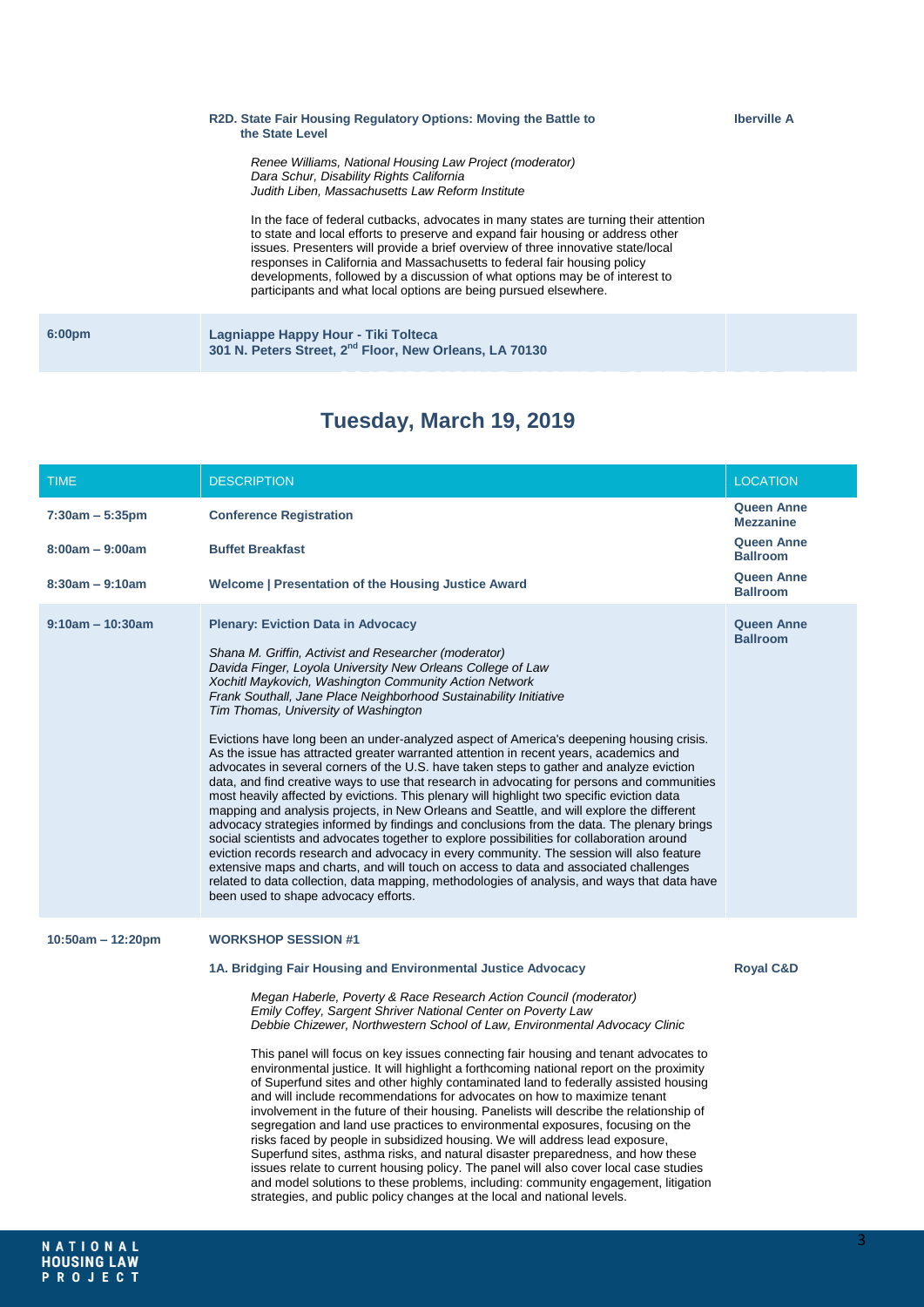#### **1B. New Frontiers in Affirmatively Furthering Fair Housing**

*Michael Allen, Relman, Dane, & Colfax (moderator) Cashauna Hill, Greater New Orleans Fair Housing Action Center Renee Williams, National Housing Law Project*

Since 1968, the Fair Housing Act has imposed an obligation on recipients of federal funds to "affirmatively further fair housing" or "AFFH." With the exception of some private litigation (often involving HUD as a defendant), the AFFH obligation remained dormant for more than 40 years. Following the Westchester litigation and settlement, the Obama Administration began to hold the "feet" of entitlement jurisdictions to the AFFH "fire." In 2015, HUD promulgated regulations requiring such jurisdictions to engage in a robust Assessment of Fair Housing (AFH), to identify areas affected by segregation, poverty and lack of access to opportunity. The City of New Orleans completed its AFH in 2017, using a model community engagement strategy. In early 2018, the Trump Administration suspended that obligation for jurisdictions whose AFH due dates had not then occurred, and instructed them to revert to an ineffective, former process for analyzing fair housing impediments. Civil rights groups challenged the suspension, but their motion for a preliminary injunction was denied. In the meantime, California has enacted AFFH at the state level, and advocates there are beginning to enforce obligations on jurisdictions that receive state funds. This workshop will explore how to combine elements of this advocacy at the federal, state, and local levels to secure the promise of AFFH.

#### **1C. Strategies for Preserving and Strengthening Manufactured Housing**

**Royal A**

*Lisa Sitkin, National Housing Law Project (moderator) Lynn Martinez, Legal Services of Northern California Ishbel Dickens, Formerly of National Manufactured Homeowners Association Navneet Grewal, Western Center on Law & Poverty*

Manufactured housing (including older mobile homes) is the largest source of unsubsidized affordable housing in the U.S., providing shelter for approximately 18 million people. About one third of all manufactured homes in the U.S. are in manufactured housing communities (aka mobile home parks) where the vast majority of residents live precariously as owner-renters, holding title to their homes but renting the lots below them. These residents face a number of threats to their housing security, including predatory financing schemes, title problems, rising rents and uninhabitable conditions, unfair and predatory practices of park owners, and closures and conversions of existing communities. The causes of these problems are complicated, involving gentrification and the pressures of rising land values in certain areas, a long history of exclusionary zoning targeting these communities, selective code enforcement, discrimination against certain groups of residents, the treatment of manufactured homes as personal rather than real property, inconsistent state oversight, and the growing presence of profit-hungry absentee investors as owners of manufactured housing communities. This session will outline several of the major challenges faced by residents of manufactured housing communities and survey key policy and advocacy strategies for preserving and strengthening these communities.

#### **1D. Federal Policy Opportunities and Risks: What Will the Next Two Years Bring?**

**Royal B**

*Deborah Thrope, National Housing Law Project (moderator) Barbara Sard, Center on Budget and Policy Priorities Noelle Porter, National Housing Law Project Lisa Cylar Barrett, NAACP Legal Defense and Educational Fund, Inc.*

With Democrats in control of the House at least for 2019 and 2020, strong supporters of federal rental assistance will be in charge of key committees. In addition, some positive housing reforms have received bipartisan support in recent years, and a number of Senators have already put forward major affordable housing proposals. Yet HUD continues to be under Republican control, and the Administration is likely to continue to push for funding cuts, rent increases, work requirements, and evisceration of fair housing requirements. This workshop will outline possible opportunities in Congress and at HUD for progress on key issues affecting HUD-assisted renters and those in need of rental assistance, as well as risks. Discussion will aim to identify priority areas for future focus by DC advocates and how HJN partners can contribute.

**12:30pm – 2:00pm Lunch on Your Own**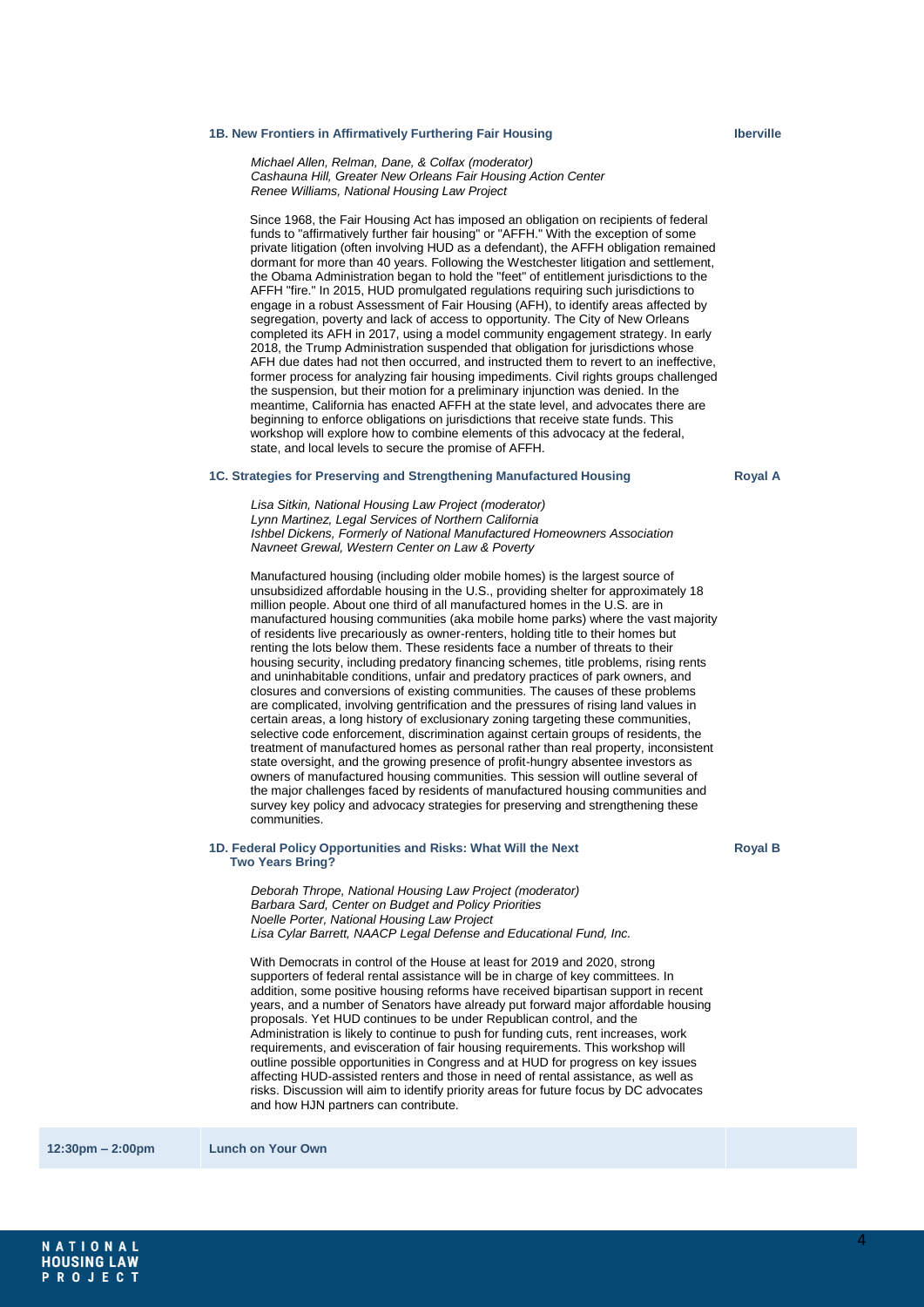NATIONAL **HOUSING LAW** PROJECT

#### **2A. Hoarding, Clutter, and Reasonable Accommodations**

*Mary Ellen Natale, South Coastal Counties Legal Services (moderator) Gavin Bates, South Coastal Counties Legal Services Cynthia Wallquist, Department of Community Services/Fresh Start Program Esperanza Alejandro-Berube, New Bedford Housing Authority Cheryl Duclos, Department of Community Services/Face to Face Mediation/ Fresh Start Program*

An inter-disciplinary panel (including a legal services attorney, the director of a unique organization named "Fresh Start" that specializes in helping individuals remove clutter and connecting them with everything from appraisers to movers, and a services coordinator at a public housing authority) will discuss the problem of hoarding in eviction cases. Legal arguments regarding reasonable accommodations will be coupled with practical procedural tips, as well as exciting new ideas in how to propose a treatment plan for these increasingly common cases. The panel will discuss how to make a viable reasonable accommodation request, how to deal with the underlying problem, and also give advocates a landlord's perspective about what sort of information and practical considerations go into addressing these kinds of problems.

#### **2B. Fair Housing and Immigrants' Rights**

*Jamie Crook, ACLU Foundation of Northern California (moderator) Sara Pratt, Relman, Dane & Colfax Mayra Joachin, National Immigration Law Center Anne Bellows, Goldstein, Borgen, Dardarian & Ho*

Immigrant communities are particularly vulnerable to housing discrimination, especially in the current political climate and escalating immigration enforcement. Landlords have been emboldened by anti-immigrant rhetoric to mistreat and exclude immigrant tenants. This panel will cover: agency guidance on language access in housing and the current state of public and private enforcement of language access regulations; using disparate treatment and disparate impact theories under the Fair Housing Act to challenge immigration status discrimination as a proxy for discrimination based on race and national origin; other federal and state laws that can be used to protect the housing rights of immigrant plaintiffs; and potential regulatory changes that would limit immigrant families' access to federal housing benefits.

#### **2C. Enhanced Vouchers A to Z: What, Where, and How to Use Them**

*James Grow, National Housing Law Project (moderator) Rachel Garland, Community Legal Services Ellen Davidson, The Legal Aid Society Natalie Minev, Legal Aid Foundation of Los Angeles*

As more Section 8 project-based developments are at risk of opting out of continued participation in the HUD subsidy program, either due to gentrification or other market factors, subsidized housing tenants are at risk of displacement and loss of subsidy. Enhanced Vouchers can be a powerful tool to helping tenants remain in their homes for years and sometimes decades. This workshop will cover the statutory basis for Enhanced Vouchers, strategies for finding where they currently exist in your area, understanding how to work with owners, housing authorities and tenants going through the opt-out process, and litigation and advocacy tips for using good cause to protect Enhanced Voucher tenant's right to remain in their homes. The workshop will include an overview of the recent federal case law supporting the right to remain and a blueprint for when and how advocates can pursue this kind of litigation when necessary.

#### **2D. Nuisance Ordinances and Crime-free Housing Policies: How They Work, Who They Harm, and How to Fight Them**

*Renee Williams, National Housing Law Project (moderator) Sandra Park, ACLU Women's Rights Project Kate Walz, Sargent Shriver National Center on Poverty Law Joseph Mead, Cleveland State University*

Nuisance ordinances and crime-free housing policies purport to discourage crime and promote safety and quality of life within communities. However, recent advocacy and research have revealed that these laws and policies have the opposite effect. These policies discourage residents from reporting and seeking emergency assistance for crimes, including incidents of domestic violence. Nuisance ordinance

**Royal C&D**

**Royal B**

**Royal A**

**Queen Anne**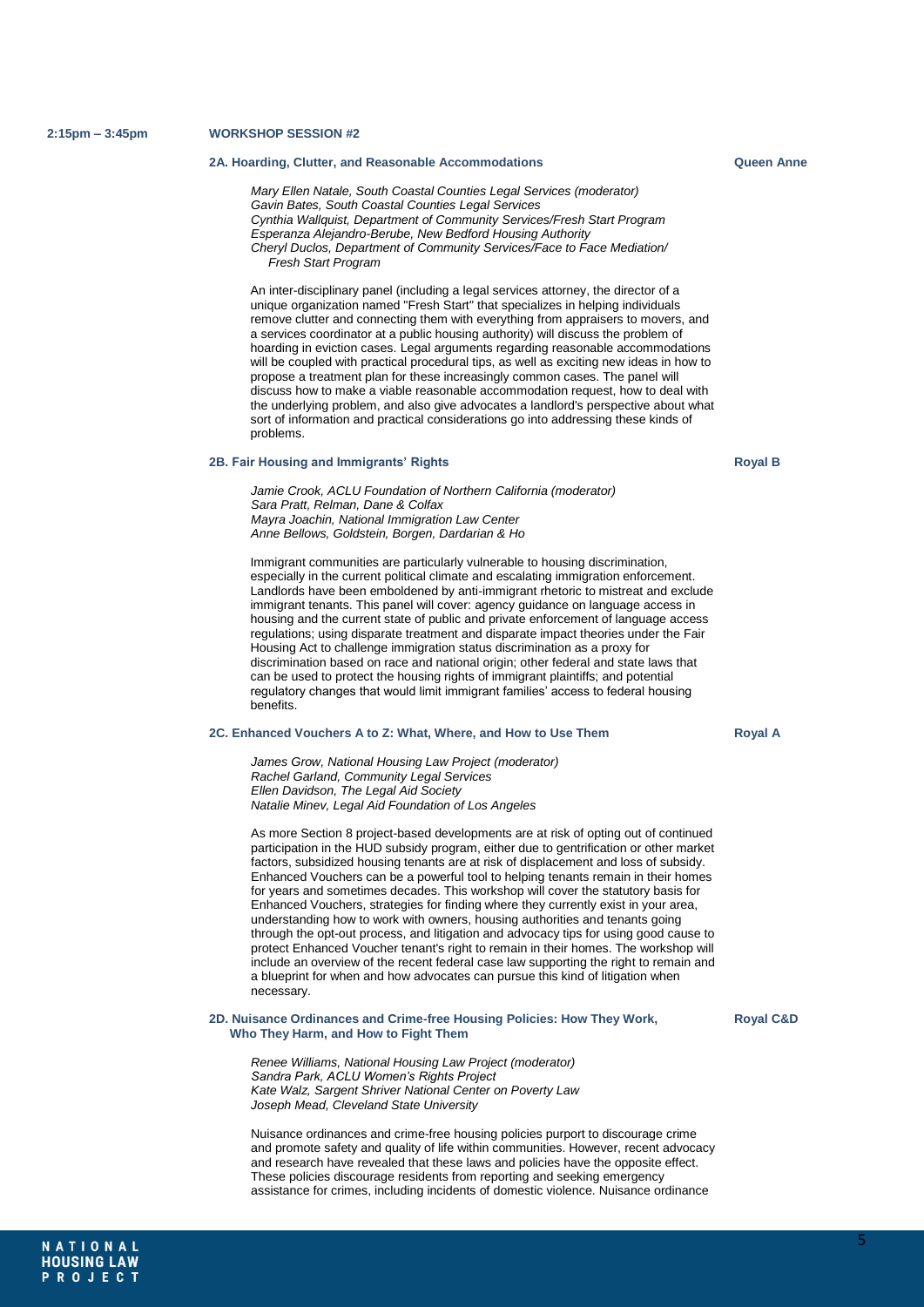and crime-free housing policies also have been used in targeted enforcement efforts against communities of color. This workshop will provide an overview of how nuisance ordinances and crime-free housing policies negatively impact groups who have historically experienced housing discrimination and insecurity, such as survivors of domestic violence, people of color, persons experiencing disabilities, and renters. Panelists will discuss using tools such as litigation, policy advocacy, research, and legislation to combat these harmful laws and policies.

#### **4:05pm – 5:35pm WORKSHOP SESSION #3**

#### **3A. Addressing Housing Barriers in Reentry: Housing Authority of New Orleans's Criminal Background Screening Policy**

**Royal B**

*Alexis Erkert, Southeast Louisiana Legal Services (moderator) Maggie Merrill, Housing Authority of New Orleans LaToya Lewis, Stand with Dignity/New Orleans Workers' Center for Racial Justice Dolfinette Martin, Operation Restoration Hardell Ward, Southeast Louisiana Legal Services*

New Orleans has one of the highest rates of incarceration per capita in the world. Criminal background screening policies have long posed a barrier to successful reentry of formerly incarcerated people. In 2016, thanks to local organizing efforts, the Housing Authority of New Orleans (HANO) passed one of the nation's most progressive criminal background screening policies. Workshop participants will hear from two community organizers and a legal services attorney involved in the passage of the screening policy, and will learn from HANO's Director of Asset Management how the policy was implemented and how it works. Panelists will discuss limitations of the policy given the makeup of subsidized housing in postdisaster New Orleans and its impact on the city's formerly incarcerated community.

#### **3B. Key Issues in Disparate Impact Fair Housing Litigation after** *Texas Department of Housing & Community Affairs v. Inclusive Communities Project*

*Thomas Silverstein, Lawyers Committee for Civil Rights Under Law (moderator) Stacy Seicschnaydre, Tulane Law School Nady Peralta, Legal Aid Justice Center Jamie Crook, ACLU Foundation of Northern California*

In its landmark 2015 decision *Texas Department of Housing & Community Affairs v. Inclusive Communities Project* (ICP), the U.S. Supreme Court recognized the viability of disparate impact claims under the Fair Housing Act. However, dicta in Justice Kennedy's majority opinion has provided fodder for attempts to limit the scope of disparate impact liability and undermine HUD's 2013 disparate impact regulation. In particular, courts have differed on how to apply language from ICP stating that plaintiffs must demonstrate a robust causal relationship between a challenged policy or practice and a statistical disparity. Presenters will discuss recent major developments in disparate impact case law and practical lessons learned from their experience.

#### **3C. If Not RAD, then What? The Future of Public Housing**

*Deborah Thrope, National Housing Law Project (moderator) Kate Walz, Sargent Shriver National Center on Poverty Law Molly Parker, The Southern Illinoisan Susan Popkin, Urban Institute Sara Pratt, Relman, Dane & Colfax*

The remaining 1.1 million units of public housing have a documented capital needs backlog of nearly \$26 billion. Many low-income families are living in unsafe and unsanitary living conditions due to the program's chronic underfunding by Congress. The Rental Assistance Demonstration Program (RAD) was created in 2012 to preserve and improve public housing. However, due to their size, administrative capacity, and other factors, many housing authorities cannot utilize RAD as a preservation tool. What does that mean for the remaining public housing stock? What choices do housing authorities and residents have to repair and renovate the properties or seek better living conditions? What can we, as advocates, do to preserve this valuable source of affordable housing while protecting residents from permanent displacement?

**Queen Anne**

#### **Royal C&D**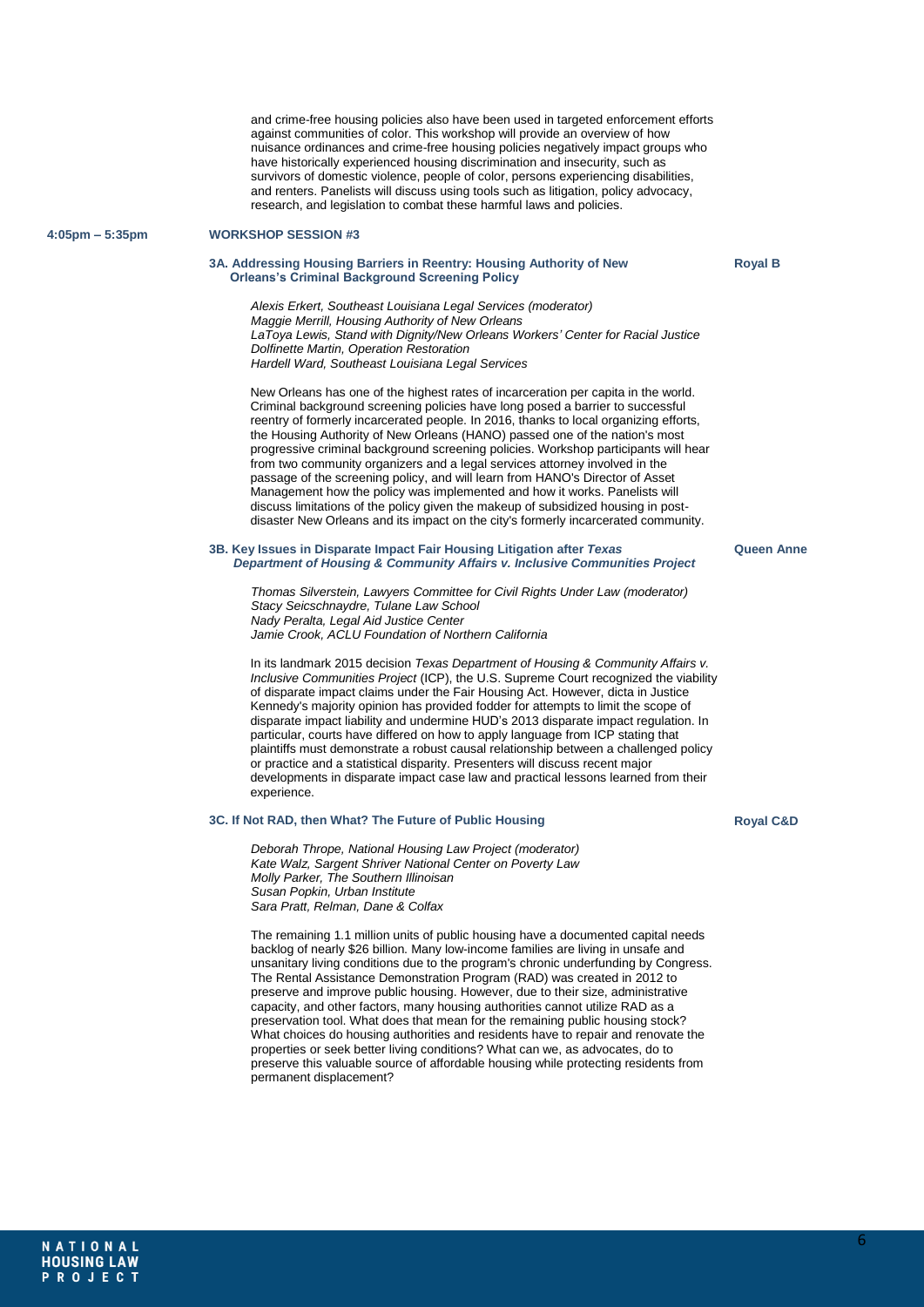#### **3D. Implementing the Violence Against Women Act in Continuums of Care**

*Larisa Kofman, National Alliance for Safe Housing (moderator) Erin Goodison, SAFE Austin Laura Evanoff, Ending Community Homelessness Coalition Cristina Cortes, Los Angeles Homeless Services Authority Gordon Levine, Louisiana Balance of State Continuum of Care Debbie Fox, National Network to End Domestic Violence*

This workshop will provide a national overview of efforts to implement the Violence Against Women Act's housing protections, specifically Emergency Transfer Policies, in Continuums of Care (CoCs). Our local experts from Austin, Texas, and Los Angeles, California will provide highlights of their CoC Emergency Transfer efforts, including the process for developing the policies, lessons learned in developing them, policy elements that address how the policy operates on the ground, and other practices for housing advocates to consider when working with their CoCs to develop and implement these policies. We will also ask participants to share what is happening in their communities and provide ample time for Q&A.

**Royal A**

**6:30pm – 9:00pm NHLP's 50th Anniversary Party Iberville Ballroom**

# **Wednesday, March 20, 2019**

| <b>TIME</b>        | <b>DESCRIPTION</b>                                                                                                                                                                                                                                                                                                                                                                                                                                                                                                                                                                                                                                                                                                                                         | <b>LOCATION</b>                      |
|--------------------|------------------------------------------------------------------------------------------------------------------------------------------------------------------------------------------------------------------------------------------------------------------------------------------------------------------------------------------------------------------------------------------------------------------------------------------------------------------------------------------------------------------------------------------------------------------------------------------------------------------------------------------------------------------------------------------------------------------------------------------------------------|--------------------------------------|
| $8:30am - 9:00am$  | <b>Continental Breakfast</b>                                                                                                                                                                                                                                                                                                                                                                                                                                                                                                                                                                                                                                                                                                                               | <b>Queen Anne</b><br><b>Ballroom</b> |
| $9:00am - 10:15am$ | <b>WORKSHOP SESSION #4</b>                                                                                                                                                                                                                                                                                                                                                                                                                                                                                                                                                                                                                                                                                                                                 |                                      |
|                    | 4A. Preserving Rural Development Rental Housing and Protecting<br><b>Tenants from Displacement</b>                                                                                                                                                                                                                                                                                                                                                                                                                                                                                                                                                                                                                                                         | <b>Royal A</b>                       |
|                    | Gideon Anders, National Housing Law Project                                                                                                                                                                                                                                                                                                                                                                                                                                                                                                                                                                                                                                                                                                                |                                      |
|                    | This workshop will review the USDA Office of Rural Development's (RD) rental<br>housing prepayment and maturing mortgage processes as well as the RD Voucher<br>program, which is intended to protect residents from displacement when RD rental<br>housing is prepaid. The discussion will focus on how advocates can find out about<br>RD rental developments that are being prepaid or that reach loan maturity, highlight<br>inconsistencies between statutory and RD regulatory provisions, and review recent<br>litigation on prepayments and RD notices on dealing with maturing mortgages. The<br>goal of the roundtable is to enable and encourage advocates to protect residents<br>living in RD developments and to preserve RD rental housing. |                                      |
|                    | 4B. Designing, Implementing, and Defending Source of Income<br><b>Discrimination Laws</b>                                                                                                                                                                                                                                                                                                                                                                                                                                                                                                                                                                                                                                                                  | <b>Royal Salon</b>                   |
|                    | Philip Tegeler, Poverty & Race Research Action Council (moderator)<br>Branden Butler, Fair Housing Center of the Legal Aid Society of San Diego<br>Scott Crain, Northwest Justice Project<br>Denise McGranahan, Legal Aid Foundation of Los Angeles                                                                                                                                                                                                                                                                                                                                                                                                                                                                                                        |                                      |
|                    | This workshop will highlight best practices in the drafting and enforcement of source-<br>of-income discrimination laws to protect Housing Choice Voucher families, and will<br>also cover techniques used in successful campaigns to pass local laws, community<br>outreach to introduce a new source-of-income discrimination ordinance to the<br>community, and common attacks on these ordinances by landlord groups, and how<br>to counter them.                                                                                                                                                                                                                                                                                                      |                                      |
|                    | 4C. RAD Q&A with HUD's Director of Recapitalization, Tom Davis                                                                                                                                                                                                                                                                                                                                                                                                                                                                                                                                                                                                                                                                                             | <b>Royal B</b>                       |
|                    | Rasheedah Phillips, Community Legal Services of Philadelphia<br>Tom Davis, HUD                                                                                                                                                                                                                                                                                                                                                                                                                                                                                                                                                                                                                                                                             |                                      |
|                    | A question and answer session with HUD's Director of Recapitalization, Tom Davis.<br>Several questions will be sent to Tom ahead of time and there will be time for<br>audience members to ask questions.                                                                                                                                                                                                                                                                                                                                                                                                                                                                                                                                                  |                                      |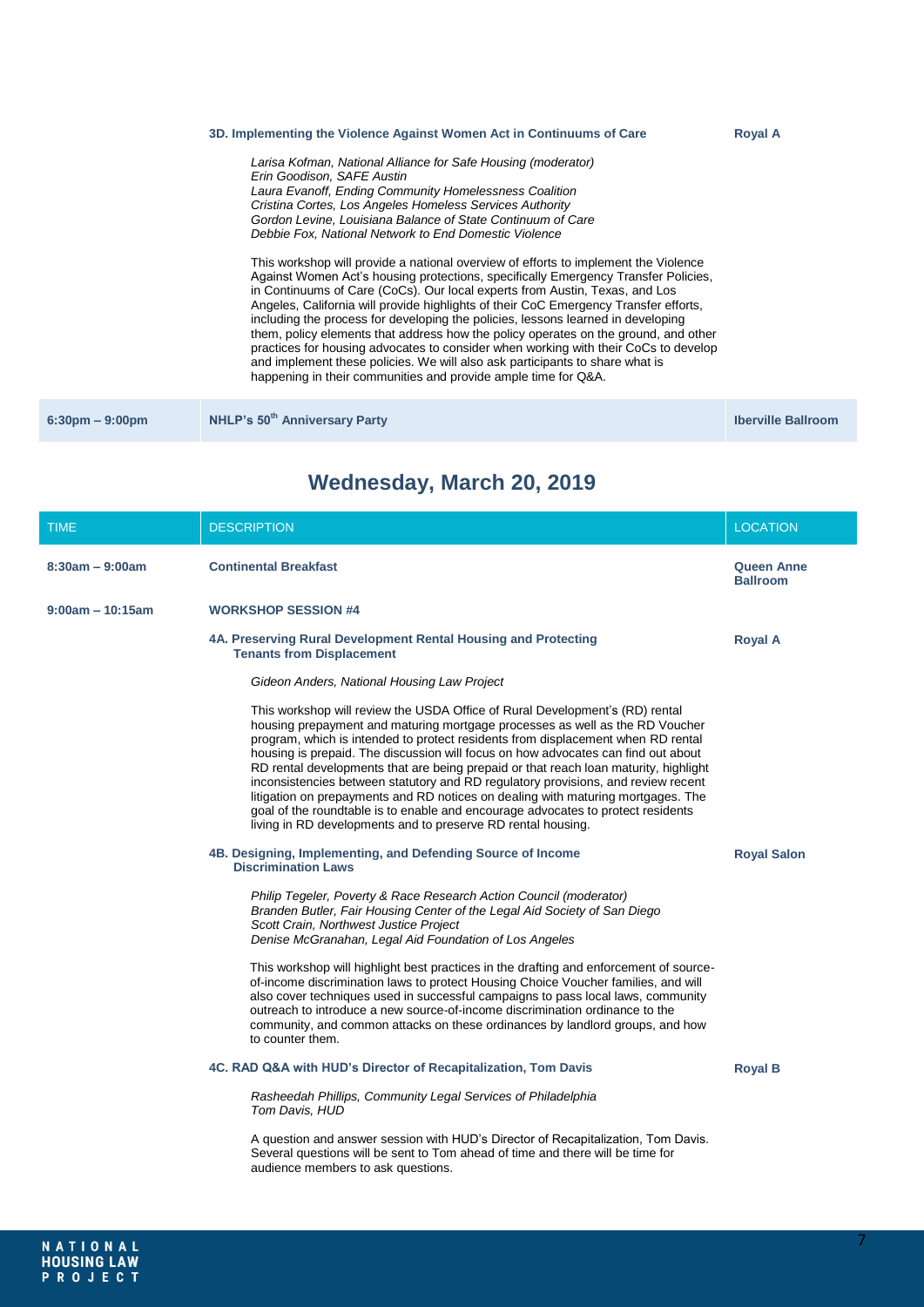#### **4D. Eviction Right to Counsel: How it Works and How to Get It in Your City**

*John Pollock, National Coalition for a Civil Right to Counsel Julia Dalzell, Open Door Legal Alex Lemberg, Open Door Legal Martina Cucullu Lim, Eviction Defense Collaborative*

With New York City, San Francisco, and Newark leading the charge on adopting a right to counsel for tenants in eviction cases, and with half a dozen other cities pursuing similar measures, the housing right to counsel movement has reached a watershed moment. This panel will address both the "before" and "after" of this remarkable new trend: how cities have obtained this right, how San Francisco is successfully implementing its right to counsel model, and what it's like practicing in a right to counsel jurisdiction. Workshop participants will learn about the significant role of tenant organizing; the role of data regarding eviction rates; the impact of counsel and post-eviction costs; messaging to overcome opposition; and identification and enlisting of key power players. Additionally, participants will learn about San Francisco's developing model; best practices regarding client representation; the importance of developing relationships with opposing counsel; and implementation of right-to-access models and that model's impact on the community.

#### **10:30am – 11:45am WORKSHOP SESSION #5**

#### **5A. The Past, Present, and Future of** *Basco v. Machin*

*Lindsey Siegel, Atlanta Legal Aid Society (moderator) Martin Lawyer, Bay Area Legal Services Michael Forton, Legal Services Alabama*

The 11th Circuit is reconsidering the decade-old precedent set in *Basco v. Machin* in an en banc review of *Yarbrough v. Decatur Housing Authority*. Over ten years ago, the 11th Circuit determined in *Basco* that a housing authority has the burden of persuasion and must initially present sufficient evidence to establish a prima facie case that voucher holders violated the program rules before terminating them from the program. The *Basco* court further stated that a housing authority cannot meet its burden by basing a decision solely on unreliable hearsay evidence. Terminations that violate these standards are subject to due process challenges in federal court. Since then, advocates have relied on *Basco* and its progeny to challenge voucher terminations that thwart the protections built into the Constitution and federal law. The panelists will explore the precedent that *Basco* set, how advocates have used *Basco* to assist voucher holders, what is at risk in the *Yarbrough* case, and avenues for future advocacy.

#### **5B. Enforcing HUD's Decent, Safe, and Sanitary Regulations**

*Marty Orozco, Lone Star Legal Aid (moderator) Velimir Rasic, Lone Star Legal Aid Kimberly Brown Myles, Lone Star Legal Aid*

Historically, HUD has failed to adequately enforce the decent, safe and sanitary provisions of it housing assistance payment (HAP) contracts. HUD regulations allow the agency to terminate HAP contracts with owners who consistently fail to comply with this requirement. However, HUD has consistently failed to enforce its regulations against owners who are not in compliance. Lone Star Legal Aid's Fair Housing team has recently filed two federal suits against HUD and two Section 8 Project-based apartment complexes in Houston. The suits are based on two claims: (1) The substandard conditions of the apartment complexes violate HUD regulations and (2) HUD's failure to terminate the HAP contract created a prima facie case of racial discrimination giving rise to a claim under the Fair Housing Act. This workshop will discuss both claims in detail and educate advocates and tenant organizers on the research and outreach conducted in anticipation of filing the complaint as well as tenants' rights concerns that have developed since the initiation of the suits.

#### **5C. Hot Topics in Low-Income Housing Tax Credit Advocacy**

*Kara Brodfuehrer, National Housing Law Project (moderator) Steven Sharpe, Legal Aid Society of Southwest Ohio Hannah Adams, Southeast Louisiana Legal Services Dina Schlossberg, Regional Housing Legal Services Ashley Werner, Leadership Counsel for Justice and Accountability*

This program will focus on hot topics in Low Income Housing Tax Credit (LIHTC) Advocacy, which include income averaging, state-based advocacy on siting of tax credit properties, good cause compliance, and other litigation issues. The organizers hope that attendees will also come ready to discuss their work around LIHTC and share their experiences.

**Royal Salon**

# **Royal B**

**Royal C&D**

**Royal C&D**

NATIONAL **HOUSING LAW** PROJECT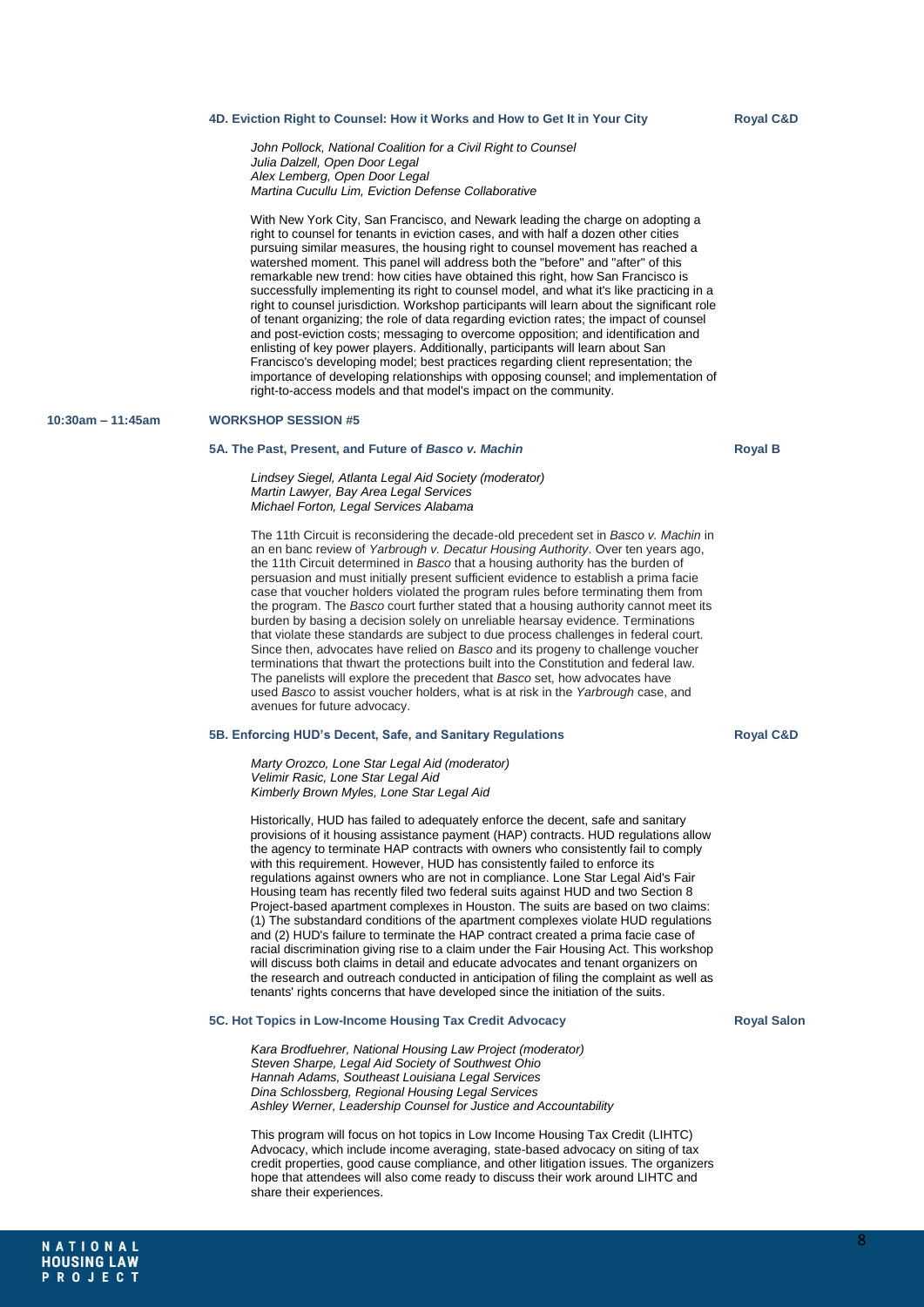|                                    | 5D. Legal-Organizing Partnerships: Building Cases and Changing Laws                                                                                                                                                                                                                                                                                                                                                                                                                                                                                                                                                                                                                                                                                                                                                                                                                                                                                                                                                                                                                                                                                                                                                                    | <b>Royal A</b>                       |
|------------------------------------|----------------------------------------------------------------------------------------------------------------------------------------------------------------------------------------------------------------------------------------------------------------------------------------------------------------------------------------------------------------------------------------------------------------------------------------------------------------------------------------------------------------------------------------------------------------------------------------------------------------------------------------------------------------------------------------------------------------------------------------------------------------------------------------------------------------------------------------------------------------------------------------------------------------------------------------------------------------------------------------------------------------------------------------------------------------------------------------------------------------------------------------------------------------------------------------------------------------------------------------|--------------------------------------|
|                                    | Shamus Roller, National Housing Law Project (moderator)<br>Erik Crawford, Public Housing Communities<br>Xochitl Maykovich, Washington Community Action Network                                                                                                                                                                                                                                                                                                                                                                                                                                                                                                                                                                                                                                                                                                                                                                                                                                                                                                                                                                                                                                                                         |                                      |
|                                    | Lawyers and organizers have different tools to accomplish political change but can<br>be tremendous partners. Given the growing inequality in our country and rising<br>housing costs, lawyer-organizer partnerships will be essential to advance housing<br>justice. Fortunately, tenant organizing is on the rise and many community organizing<br>groups are focusing more effort on housing issues. This workshop will investigate<br>how to best structure relationships between organizers and lawyers and how to<br>navigate the different approaches to social change. The workshop will dive into the<br>challenges of these partnerships and tell the stories of great successes. We will<br>discuss roles, decision-making processes, organizing models and community<br>lawyering.                                                                                                                                                                                                                                                                                                                                                                                                                                         |                                      |
| $12:00 \text{pm} - 2:00 \text{pm}$ | Luncheon   Presentation of the David B. Bryson Award<br>Keynote Speaker: William P. Quigley<br><b>Loyola University College of Law</b><br>Professor of Law and Director of the Loyola Law Clinic &<br>the Gillis Long Poverty Law Center                                                                                                                                                                                                                                                                                                                                                                                                                                                                                                                                                                                                                                                                                                                                                                                                                                                                                                                                                                                               | <b>Queen Anne</b><br><b>Ballroom</b> |
| $2:15am - 3:30pm$                  | <b>WORKSHOP SESSION #6</b>                                                                                                                                                                                                                                                                                                                                                                                                                                                                                                                                                                                                                                                                                                                                                                                                                                                                                                                                                                                                                                                                                                                                                                                                             |                                      |
|                                    | 6A. Wait a Minute: Slowing Down Criminal Activity Eviction Cases to<br><b>Find the Truth</b>                                                                                                                                                                                                                                                                                                                                                                                                                                                                                                                                                                                                                                                                                                                                                                                                                                                                                                                                                                                                                                                                                                                                           | <b>Royal C&amp;D</b>                 |
|                                    | Lawrence McDonough, Dorsey & Whitney LLP (moderator)<br>Mac McCreight, Greater Boston Legal Services<br>Fred Fuchs, Texas RioGrande Legal Aid                                                                                                                                                                                                                                                                                                                                                                                                                                                                                                                                                                                                                                                                                                                                                                                                                                                                                                                                                                                                                                                                                          |                                      |
|                                    | Defending evictions claiming criminal activity in public and subsidized housing<br>remains mysterious and complicated to many legal services attorneys. The decision<br>in HUD v. Rucker, 122 S. Ct. 1230 (2002), led many to believe that tenants facing<br>such claims have no choice but to move. To the contrary, tenants have many<br>available defenses from federal, state, and local law, which are easy to overlook.<br>We will discuss the required eviction elements for each housing program and<br>relevant defenses, using examples to aid in issue spotting, efforts at federal, state,<br>and local levels to develop more appropriate eviction policies, and recent<br>developments.                                                                                                                                                                                                                                                                                                                                                                                                                                                                                                                                  |                                      |
|                                    | 6B. Unusual Suspects: Who Can Sue and be Sued under the Fair Housing Act                                                                                                                                                                                                                                                                                                                                                                                                                                                                                                                                                                                                                                                                                                                                                                                                                                                                                                                                                                                                                                                                                                                                                               | <b>Royal Salon</b>                   |
|                                    | Susan Silverstein, AARP Foundation Litigation<br>Eric Dunn, National Housing Law Project                                                                                                                                                                                                                                                                                                                                                                                                                                                                                                                                                                                                                                                                                                                                                                                                                                                                                                                                                                                                                                                                                                                                               |                                      |
|                                    | The Fair Housing Act (FHA) does not define who may sue or who may be sued for<br>violating its substantive provisions. Rather, it provides a framework focused on<br>prohibiting discriminatory practices. Any "aggrieved person" who has standing can<br>bring a complaint. The FHA indicates that anyone who violates the FHA can be<br>sued. Legal services and other attorneys have used this expansive framework to<br>seek and obtain remedies for a range of housing and neighborhood-related harms<br>that their clients have suffered based on race, disability, or other protected class that<br>can be fairly traced to a defendant's policy or action. For instance, in one case, a<br>district court held that plaintiffs who were Medicaid recipients with mental disabilities<br>and were turned away after applying to a low-income housing tax credit program<br>could sue the State Medicaid program based on claims that its Medicaid Waiver<br>violated the FHA. In another case, plaintiffs are using the FHA to hold a credit<br>reporting agency accountable for discrimination. Participants will also discuss<br>potential ways to use the FHA to reach practices of current concern to their<br>communities. |                                      |
|                                    |                                                                                                                                                                                                                                                                                                                                                                                                                                                                                                                                                                                                                                                                                                                                                                                                                                                                                                                                                                                                                                                                                                                                                                                                                                        |                                      |